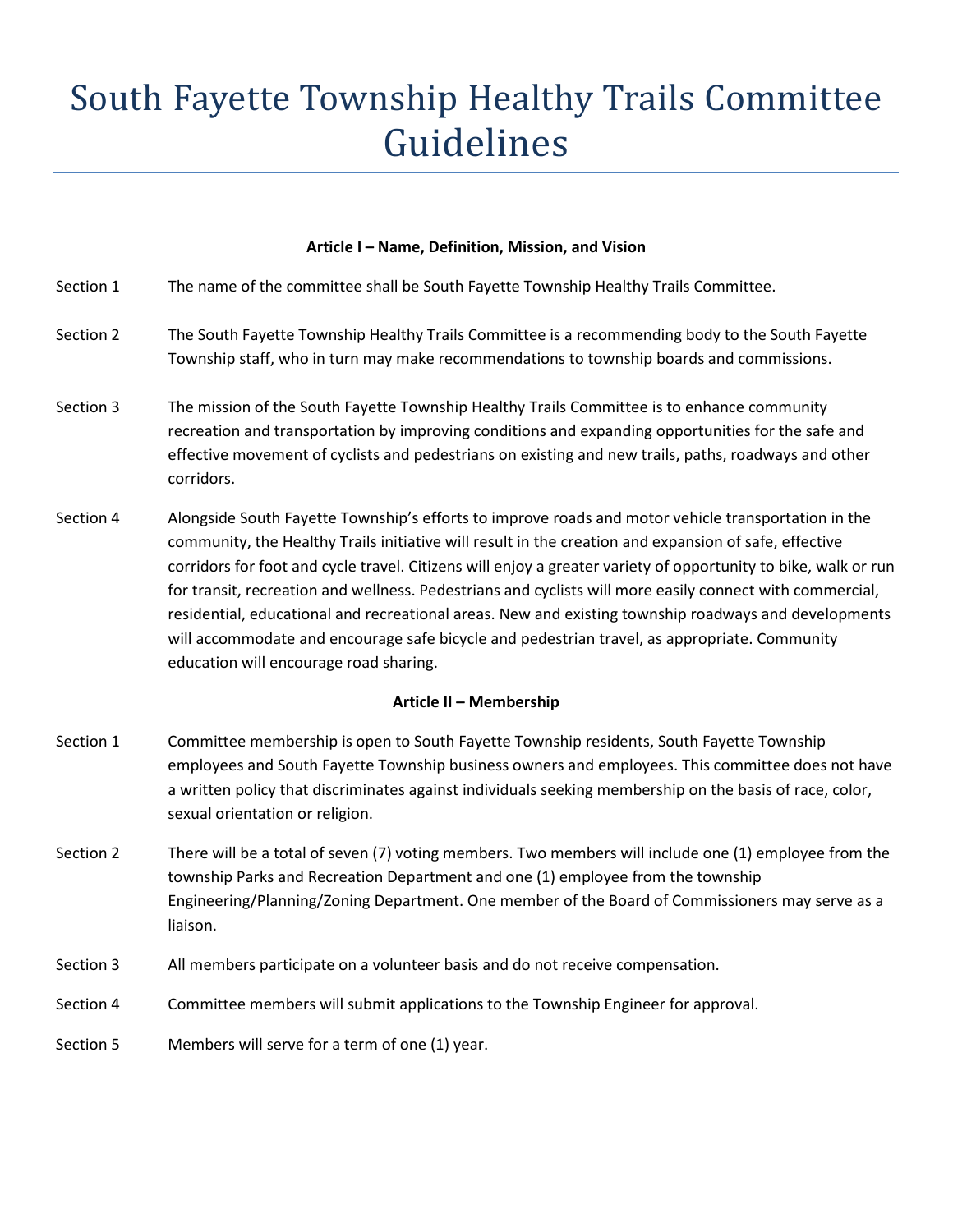# **Article III - Duties and Responsibilities of Members**

| Section 1                      | Advise South Fayette Township in the following areas:                                                                                                                                                                                                                                |
|--------------------------------|--------------------------------------------------------------------------------------------------------------------------------------------------------------------------------------------------------------------------------------------------------------------------------------|
|                                | a. Planning, acquiring, developing and implementing a comprehensive trail system.<br>b. Developing and implementing a comprehensive trail maintenance plan.<br>c. Making recommendations about trail trends, practices, methods, equipment and technologies.                         |
|                                |                                                                                                                                                                                                                                                                                      |
| Section 2                      | Assist the Township Engineer and the Parks and Recreation Department as follows:                                                                                                                                                                                                     |
|                                | a. Identify potential funding sources for trail planning, acquisition, development and maintenance.<br>b. Define trail issues/problems and make appropriate recommendations.<br>c. Establish trail standards.                                                                        |
| Section 3                      | Function as an advocate for trails.                                                                                                                                                                                                                                                  |
|                                | a. Advocate for the needs of community trail users and encourage public support for expanded and<br>enhanced trails                                                                                                                                                                  |
|                                | b. Advocate for the responsible use of trails                                                                                                                                                                                                                                        |
| Section 4                      | Participate in trail development and maintenance.                                                                                                                                                                                                                                    |
|                                | a. Provide resources for trail development and maintenance with township coordination and<br>supervision.<br>b. Recruit volunteers and organize work parties to perform trail maintenance and trail development.                                                                     |
|                                | c. Cooperatively plan and schedule work parties with township staff.                                                                                                                                                                                                                 |
|                                | d. Perform trail work under the guidance and direction of township staff.                                                                                                                                                                                                            |
|                                | <b>Article IV - Officers</b>                                                                                                                                                                                                                                                         |
| Section 1                      | The officers shall consist of a Chairperson, Vice Chairperson, Secretary and Treasurer.                                                                                                                                                                                              |
| Section 2                      | All officers will serve for one (1) year.                                                                                                                                                                                                                                            |
| Section 3                      | The officers shall be elected by a majority vote of members of the South Fayette Township Healthy Trails<br>Committee at the January meeting or yearly review meeting as to be set at a later date voted on by the<br>members.                                                       |
| Section 4                      | A simple majority of the members can remove any officer from office.                                                                                                                                                                                                                 |
| Article V - Duties of Officers |                                                                                                                                                                                                                                                                                      |
| Section 1                      | The Chairperson shall preside at all meetings and prepare the agenda.                                                                                                                                                                                                                |
| Section 2                      | The Vice Chairperson shall serve in the Chairperson's absence or at his/her request.                                                                                                                                                                                                 |
| Section 3                      | The Secretary shall take roll of the members, keep accurate record of the minutes and proceedings, and<br>perform other duties as may be required. The Secretary will keep track of all votes, yes or no, at each<br>meeting and make reports available to all members upon request. |